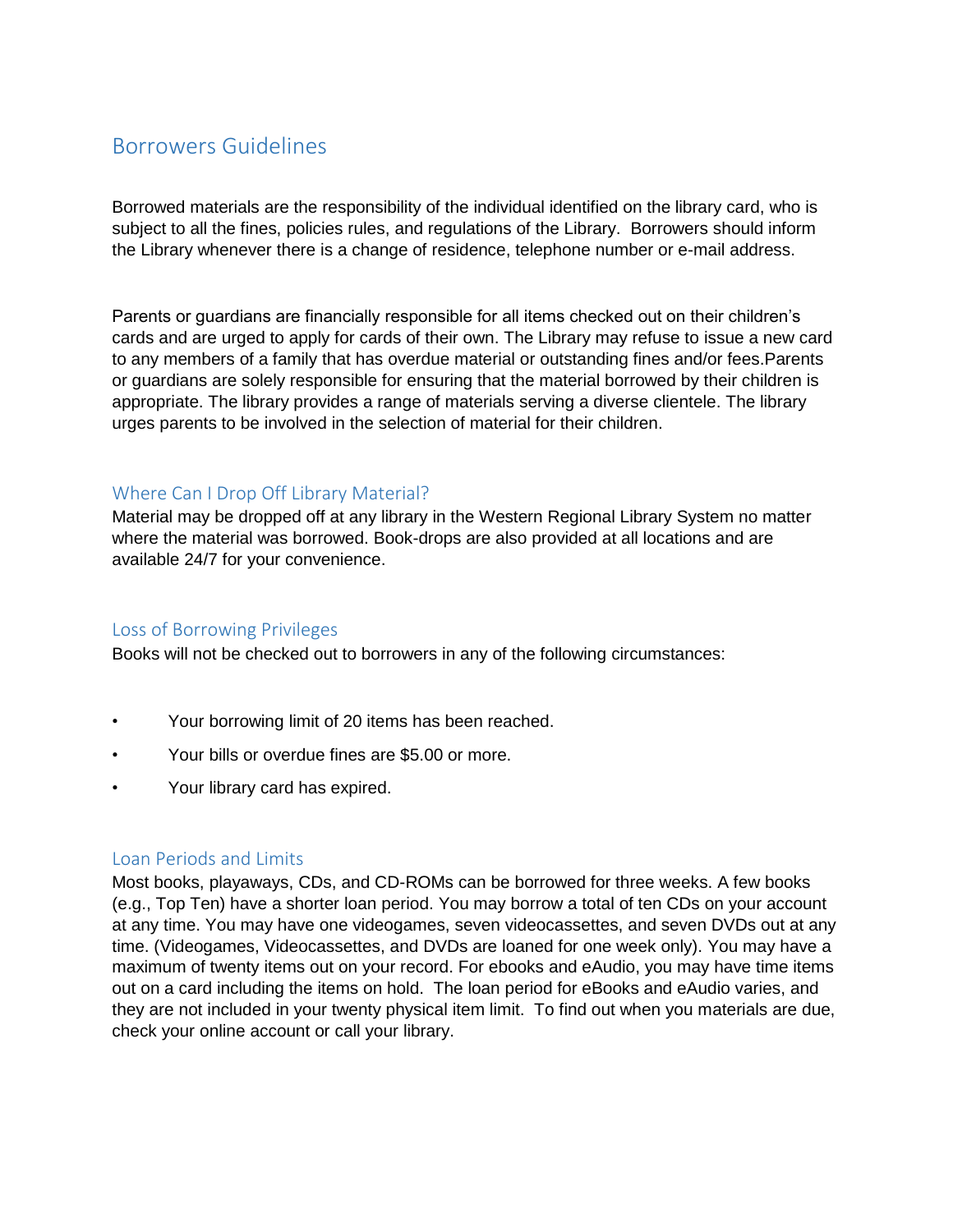#### **Deposits**

Some library materials require deposits which must be paid in cash before they may be checked out. Only the patron whose signature appears on the deposit form may pick up the deposit when returning the item, unless another arrangement has been made. The circulation department will accept the return of the item by anyone, but will return the deposit only to the original patron who must present a receipt.

### What Audiovisual Equipment Is Available For Checkout?

The library has analog overhead projectors, slide projectors, 16 mm and 8 mm film projectors, and portable projection screens which may be borrowed. These items require a \$40.00 deposit except the overhead which is \$50.00.

#### Renewals

Patrons may renew most items up to four times. DVDs, videocassettes, videogames, and items requiring a deposit may be renewed only once. Interlibrary loan materials, Top Ten books, and any items that are being held for someone else may not be renewed. Materials may be renewed in person or by the phone. When calling to renew please provide your library card number. You may also renew online.

### Holds (Reserves)

Reserves may be placed on all circulating materials. You may reserve items yourself online or by asking a staff member for assistance. You will be notified by e-mail if your e-mail address is in the library's database or by mail when your reserved item is available and when the hold period expires. When placing a reserve, please select the library location where you want to pick up the item. You may also reserve up to five items over the telephone.

Patrons who wish to pick up material being held for another person must have the other person's library card and either the reserve notification letter or proof they share an address.

## Fines and Charges

The purpose of a library fine is to encourage the prompt return of library materials in order that others in the community may use them. Fines may be paid by either cash or check. The Library will work with patrons to allow reasonable payment plans, if necessary. The fine for every type of overdue item stands at \$0.10 per day up to \$5.00 in total.

The fee for lost or damaged materials is the replacement cost. Fines are waived once material has been paid for. One half the money paid will be refunded for lost items that are found and returned within 60 days of payment as long as you bring the receipt. There is a \$1.00